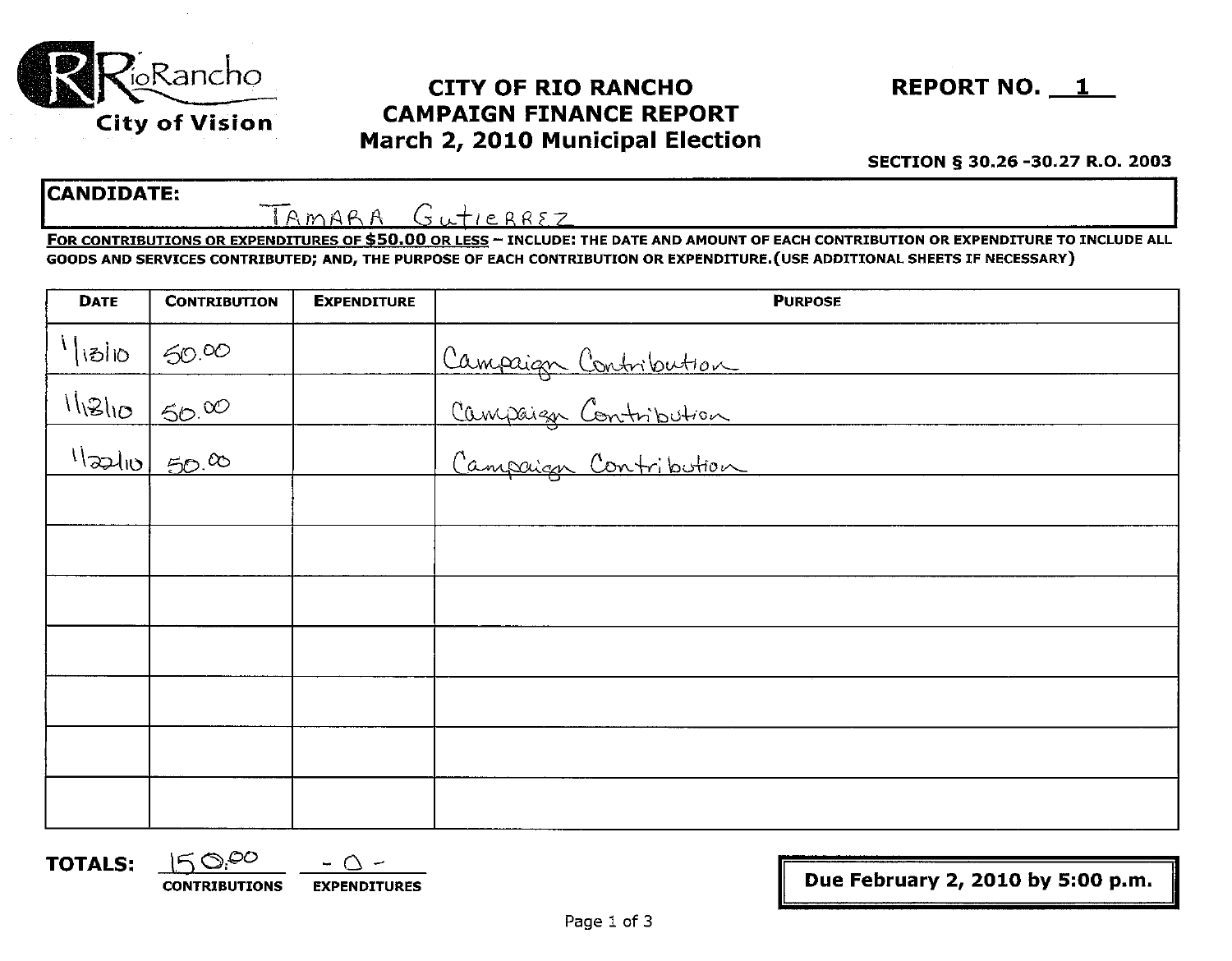

### **CITY OF RIO RANCHO CAMPAIGN REPORT** March 2, 2010 Municipal Election

REPORT NO. 1

<u>to do the person and the prediction and all the second include: the name and address of the person or entity from whom any</u> CUMULATIVE CONTRIBUTION OR EXPENDITURE OF MORE THAN \$50.00 WAS RECEIVED OR MADE; THE DATE AND AMOUNT OF EACH CONTRIBUTION OR EXPENDITURE TO INCLUDE ALL GOODS AND SERVICES CONTRIBUTED; AND, THE PURPOSE OF EACH CONTRIBUTION OR EXPENDITURE. (USE ADDITIONAL SHEETS IF **NECESSARY**)

| DATE               | <b>CONTRIBUTION</b> | <b>EXPENDITURE</b> | <b>NAME/ADDRESS</b>                                 | <b>PURPOSE</b>           |
|--------------------|---------------------|--------------------|-----------------------------------------------------|--------------------------|
|                    | $121000$ 253.84     |                    | <u>Lamara Gutierrez</u><br>2100 Gazelle Rd RR 87124 | Contribution to Campaign |
| $ l_{04}  l_{10} $ | 700.00              |                    | <u>Tamara Gutierrez</u><br>2100 Gazelle Ro ER 81124 | Contribution to Compaign |
| $1^{11}$           | $\omega^{\alpha}$   |                    | Bill Bidal<br>5500 Teton Ave RR 87124               | Contribution to Campaign |
| 1130               | 250.00              |                    | NH Democratic Cheb<br>PO BOY 46711 RE 87174         | Contribution to Campaign |
| 11301              | 55.00               |                    | George Kelley<br>7201 Prospect P A16 NM 8740        | Contribution to Campaign |
| <u> "।।श्चाञ</u>   | $100^{6}$           |                    | Patricia Gutierrez<br>$12423$ Indian A Alb NH871/2  | Contribution to Campaign |
| $\log_{10}$        | $100^{00}$          |                    | Robert Eavenson<br>3904 La Frente Ct. RR8104        | Contribution to Campaign |
|                    |                     |                    |                                                     |                          |
|                    |                     |                    |                                                     |                          |
|                    |                     |                    |                                                     |                          |

TOTAL 1518.84

**CONTRIBUTION** 

**EXPENDITURES** 

Due February 2, 2010 by 5:00 p.m.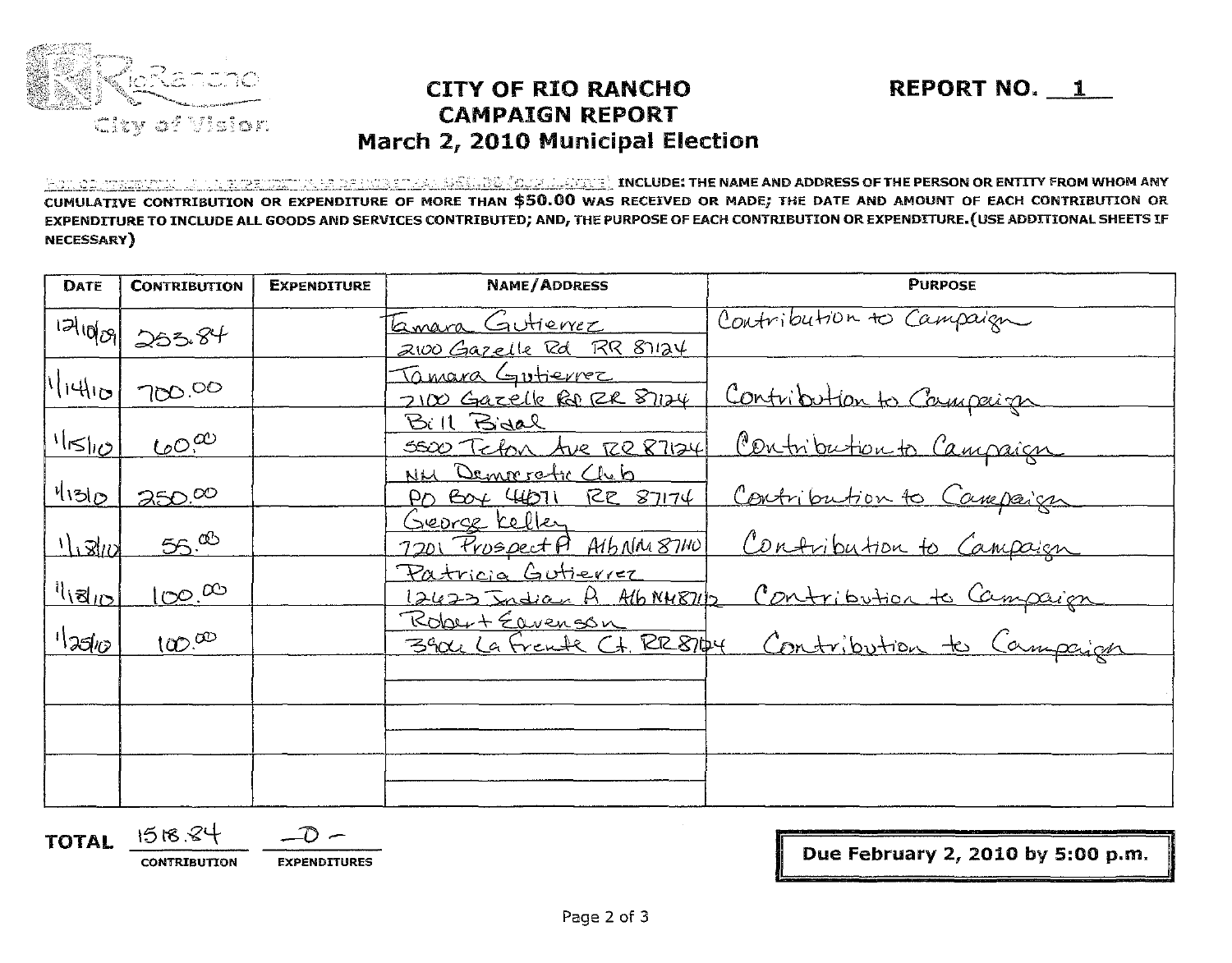

### **CITY OF RIO RANCHO CAMPAIGN REPORT** March 2, 2010 Municipal Election

REPORT NO. 1

FOR CONTRIBUTIONS OR E<u>XPENDITURES OF MORETMAN GÉO.CO (CULLETTME)</u> INCLUDE: THE NAME AND ADDRESS OF THE PERSON OR ENTITY FROM WHOM ANY CUMULATIVE CONTRIBUTION OR EXPENDITURE OF MORE THAN \$50.00 WAS RECEIVED OR MADE; THE DATE AND AMOUNT OF EACH CONTRIBUTION OR EXPENDITURE TO INCLUDE ALL GOODS AND SERVICES CONTRIBUTED; AND, THE PURPOSE OF EACH CONTRIBUTION OR EXPENDITURE. (USE ADDITIONAL SHEETS IF **NECESSARY**)

| DATE                    | <b>CONTRIBUTION</b> | <b>EXPENDITURE</b> | <b>NAME/ADDRESS</b>                                                  | <b>PURPOSE</b>                                   |
|-------------------------|---------------------|--------------------|----------------------------------------------------------------------|--------------------------------------------------|
| $ 12 $ $log$            |                     |                    | Sally Padulle Snodered County<br>75,00 Rernetille Nm 87004           | Affidavit of Auth. For Election Company Purpofer |
| 1213/09                 |                     |                    | 59.05 Go Daddy CENterNet)                                            | <u>Office Supplies</u>                           |
| $\frac{1}{2}$           |                     |                    | City of Rio RANcho Fin-Dept<br>55.00 3200 Give center Cr RR. NM      | Premit for Signs                                 |
| $  \cdot  _{29}  _{10}$ |                     |                    | 64. 79 9935 CORT ByR NW AFB STILL                                    | Cell phone (Activation Fees-Movity fee)          |
| $\frac{1}{2}$           |                     |                    | 150.00 Rio Renich Printing<br>150.00 408 Frantego Rd NE R.R. NM 8124 | Deposition - Flyers                              |
| $ 156 _{10}$            |                     |                    | 955. 54 Suicide Design<br>955. 54 Suice aventum Rd. Richarche NM     | Advertising : VARD Signs                         |
| $ {}^{1}l_{25} _{16} $  |                     |                    | 165.96 Prio Bancho Princting Final payment on flyers                 |                                                  |
|                         |                     |                    |                                                                      |                                                  |
|                         |                     |                    |                                                                      |                                                  |
|                         |                     |                    |                                                                      |                                                  |

**TOTAL CONTRIBUTION EXPENDITURES** 

Due February 2, 2010 by 5:00 p.m.